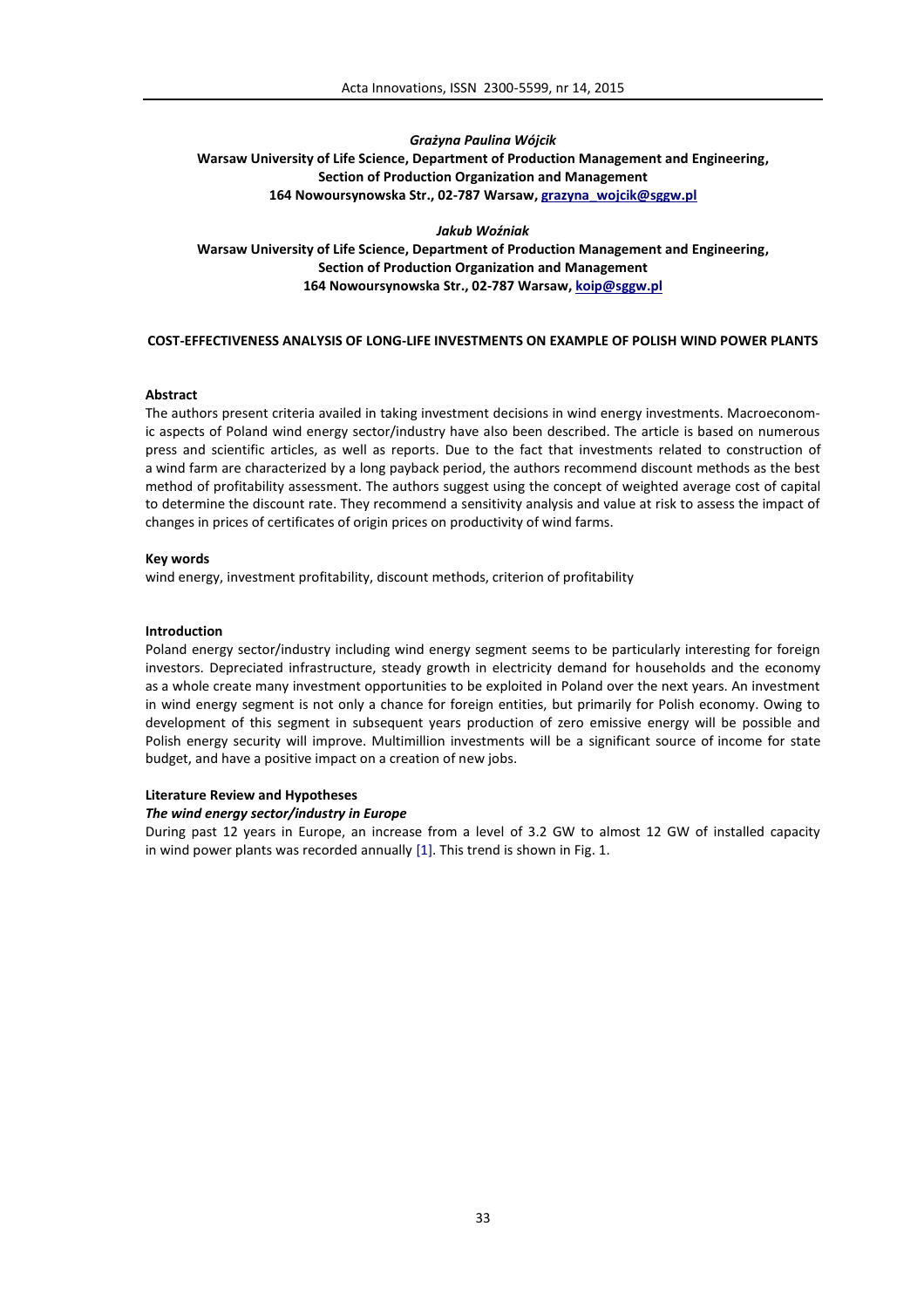

Fig. 1. Investments in wind power in the years 2001-2012 in Europe *Source: own study based on [1].*

Currently a total capacity of about 106 GW of wind power is installed in Europe (Fig. 2). The regular leader on energy market is Germany whose share in the European wind energy equals 30%.





According to estimates, owing to currently existing installations about 231 TWh of electricity can be generated, which covers 7% of total energy demand in Europe. In 2011, the figure was less than 6.3%. Denmark with its (27%) of energy produced by wind power is the country with the highest ratio of meeting a demand for electricity. The subsequent places are taken by Portugal and Spain, where value of this ratio is 18% and 17% respectively.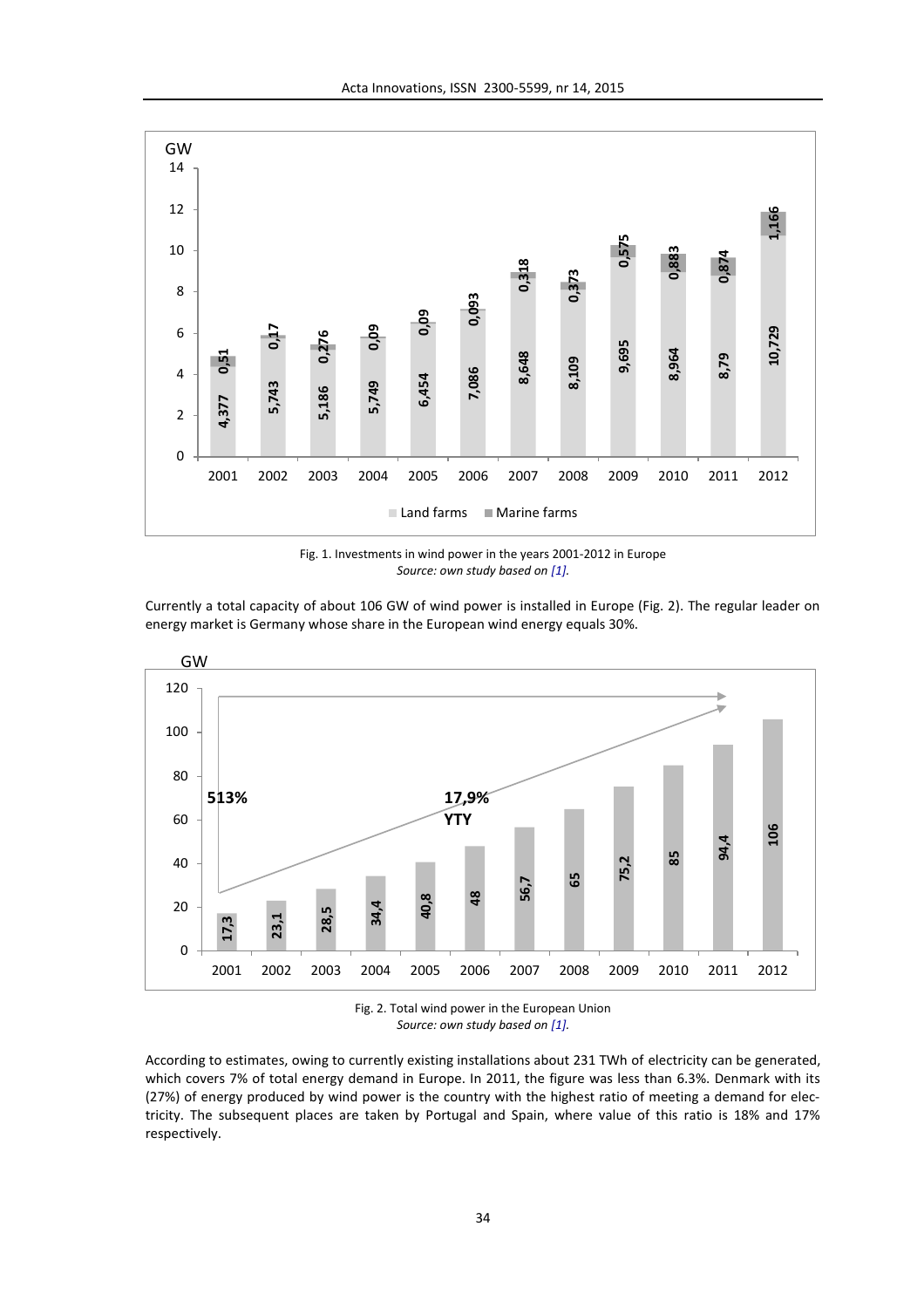Currently in Poland there are 890 installations that produce electricity by wind power with a total capacity of 3727.03 MW (as of 31.08.2014) [2]. This means that in the first six months of 2013 Poland already reached the level envisaged by the Ministry of Economy, which was to be reached at the end of 2013 [3]. Undoubtedly, over the last few years a steady and stable growth in the number of wind farms has been observed (Fig. 3).



Fig. 3. Installed capacity of wind farms and growth rate of installed capacity in Poland *Source: own study based on [4].*

Particularly rapid growth of installed capacity occurred in 2012 and amounted to 880 MW compared to 436 MW in 2011, which may be due to the fact that investors wanted to complete their projects before the end of 2012 in order to benefit from old support systems.

Wind energy is the fastest growing segment of renewable energy in Poland. Owing to stable growth of capacity, wind power represents nearly 60% of all green energy market in Poland in terms of installed capacity. Currently operating wind farms produced 3 126 GWh of electricity in 2011, which allowed to meet a demand of almost 2% of the total demand for electricity (in 2012 4 026 GWh (3%), in 2013 5 895 GWh (4%)). In 2004, this figure was only 0,1% [4].

Poland is a country with favorable climatic conditions for conducting activities related to production of electricity using wind. Currently, owing to development of technologies to manufacture wind turbines having an impact on lowering minimum wind speed at which it is possible to produce electricity, nearly two thirds of Poland territory is characterized by appropriate wind conditions. The most attractive areas are located in the north-western part of Poland, where wind speed can fluctuate within 10 m/s [1]. Favorable conditions are also along the coast of the Baltic Sea, and in Warmia and Mazury province. Marine areas are excellent investment zones. It is estimated that about 3600 km<sup>2</sup> area of the Baltic Sea may be used for a construction of offshore wind farms [5]. In 2012, off the coast of Europe, new wind parks with a total power of almost 1.2 GW came into existence. However, no project of the type has been implemented by now on Polish territorial waters [1].

#### *Macroeconomic aspects of wind energy sector development in Poland*

In 2018 it is planned to add first offshore wind farms with a power of 500 MW. In subsequent years there will be a steady growth in power of offshore wind farms at a level of 500 MW a year so that total capacity is to amount to 1.5 GW in 2020. The amount of incurred expenses associated with a construction of wind farms off the coast of the Baltic Sea is estimated to be 20.5 billion PLN (5,03 billion Euro). The total value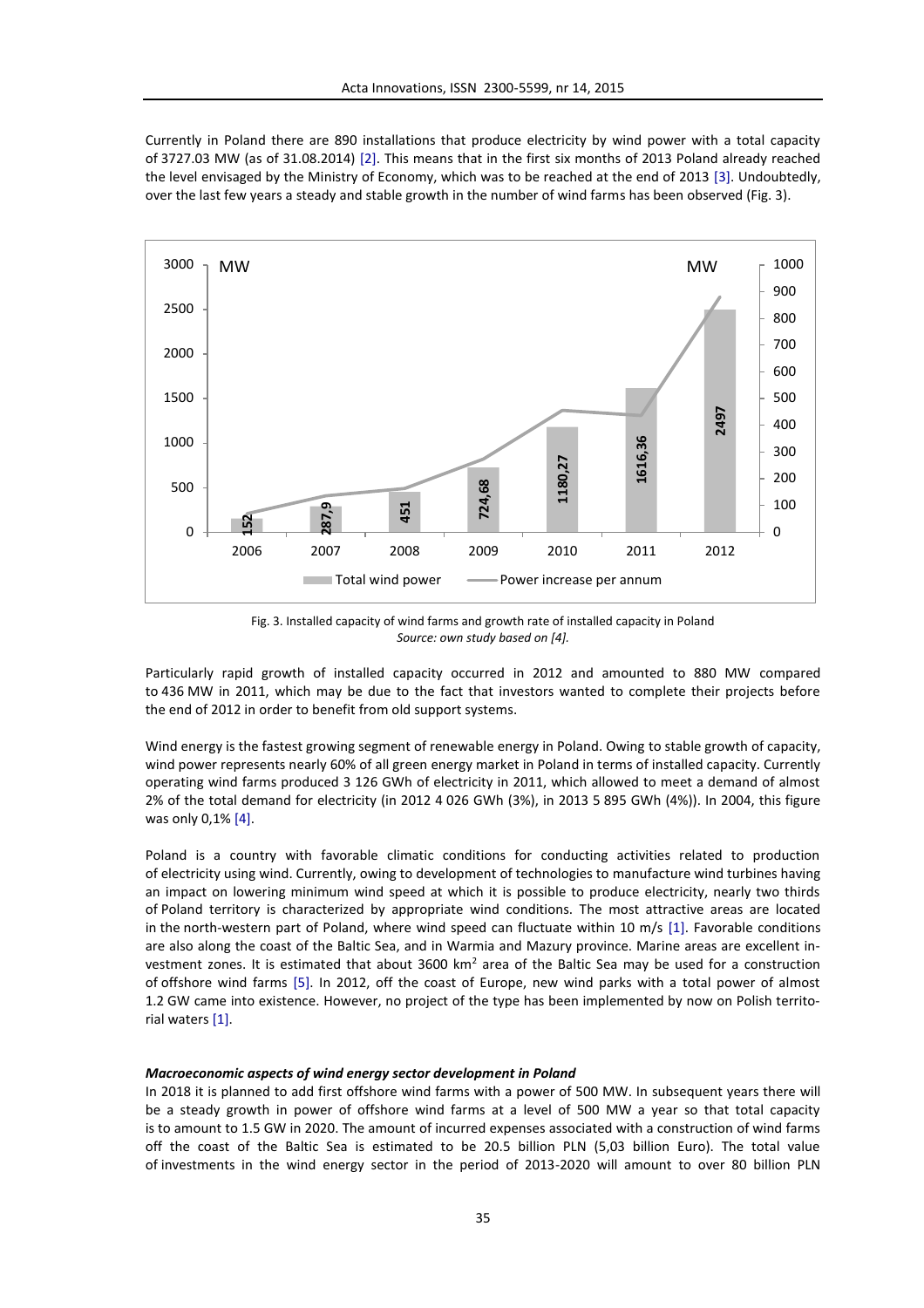(19,62 billion Euro). Almost 21.6 billion PLN (5,2 billion Euro) will be invested in Poland. These are the connection costs, financial services, installation of turbines or internal construction of infrastructure [6].

Capital expenditures in the wind energy sector are a significant part of all expenses allocated for investments. In order to illustrate the above-described trend a value of investments in 2011 in various sectors of Polish economy was listed (Fig. 4).



Fig. 4. Investment expenditure in the various sectors of the economy in 2011 *Source: own study based on [7].*

Corporate income tax from businesses operating in the wind energy sector, in addition to capital investment is an important stream of payments that contributes to Polish economy. The authors conducted the analysis on an amount of state budget revenues from income tax of entities operating in production of electricity from wind in 2012-2020. The following assumption for the needs of this analysis was made: an average value of income tax paid by companies in 2011 amounted to about 98 200 PLN (24 089 Euro) per 1 MW of power. It was also assumed that by 2020 an average value of CIT per 1 MW of installed capacity will not change [8]. In order to estimate future revenues from CIT, energy development scenario was used. The estimated results

36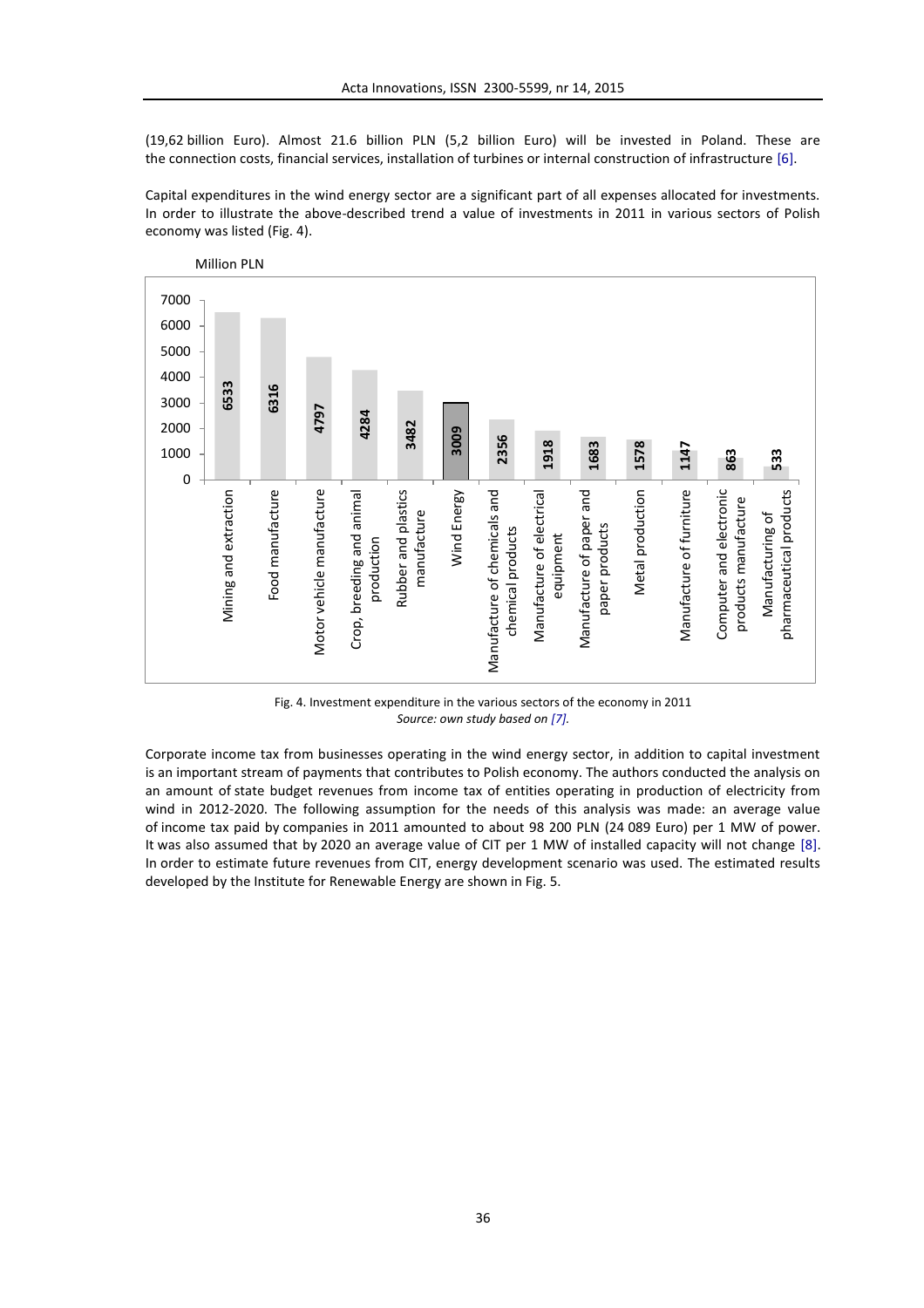

Fig. 5. The projection of revenues from CIT to state budget in 2012-2020 in million PLN (constant prices of 2011) *Source: own study*.

Owing to wind farms activity, state budget revenues increased by approximately 245 million PLN (60 million Euro) in the previous year. In subsequent years, there shall be a steady increase in revenues from income tax at a level of about 20.1% per year. In 2019, payments due to corporate income tax will exceed one billion PLN (245 million Euro) and amount to 1 119 million PLN (275 million Euro), while next year they will amount to about 1 276 million PLN (313 million Euro). It should be noted that these values are in constant prices as of 2011.

### **Method and results**

#### *The criteria used in making investment decisions*

An investment is a process of allocating funds for reconstruction or increase of property resources [9]. This definition, however, does not fully reflect the essence of an investment and elements that influence on it. Jack Hirshleifer in one of his articles described the concept of investment as "...a current renouncement for future benefits. The present, however, is well known, but the future is a mystery. Therefore, an investment is a renouncement of something certain for an unknown, uncertain benefit." [10]. According to Jack Hirshleifer's definition the following components of an investment can be defined: distribution of cash, time, and risk. In most cases, property investments cannot be implemented using small funds and this causes mistakes to be very costly. Furthermore, the process of investing capital is better described by a company than a structure of equity or liabilities, which in case of many companies are unclear and seem to be very similar. Bearing the above statements in mind, it is assessed that investments play one of the key roles in operation of an organization. The investments determine a company's position on the market, and decide on its future. First of all, they enable an increase in value for shareholders over a long period of time being the primary objective for operation of any enterprise [11]. 2001<br>
1920<br>
2012 2013<br>
Fig. 5. The projection of revenues f<br>
Owing to wind farms activity, state<br>
Euro) in the previous year. In subsect<br>
245 million Euro) and amount to<br>
245 million Euro) and amount to<br>
to about 1 276 mil

Jack Hirshleifer regarded aspect of time and risk as the most important features of an investment. On the basis of his words it can be concluded that simple methods are not the best measures that enable to estimate profitability of a project. This is due to the fact that simple methods do not take into account the concept of time value of money. This concept includes categories of risk and time. In some cases, simple methods are used in the initial phase of the investment projects' selection. This is due to the fact that on the basis of simple calculations, simple methods allow projects that carry the highest risk to be rejected [12]. Due to the fact that investments related to construction of a wind farm are characterized with a long payback period, only discount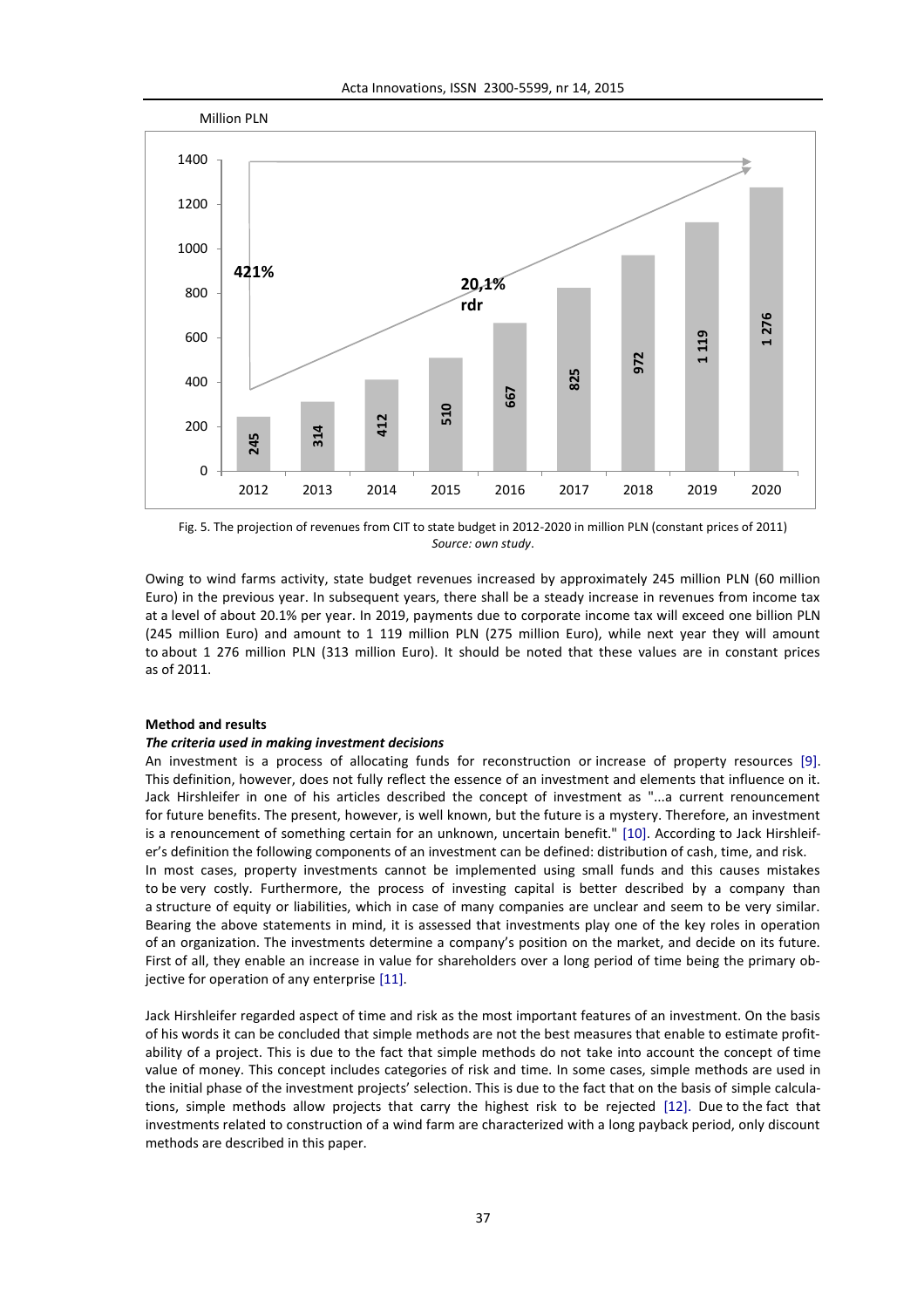In order to make an investment decision using discount methods it is necessary to ensure comparability of measured economic values. For this purpose, a discount rate of the following formula is used:

$$
d = \frac{1}{(1+r)^n}
$$

where:

r - discount rate,

n - number of periods.

Owing to the concept of time value of money used in the above formula, it is possible to ensure consistency between incurred expenditures and revenues achieved in subsequent years. Estimation of discount rate value is one of the key elements of investment profitability assessment. A discount rate can be determined on the basis of the following concepts:

- A minimum rate of return at which a project implementation will cause an increase in market value of the company,
- Rate of return on risk-free instruments (e.g. government bonds) increased by a risk premium specific to the country,
- A rate of return that can be achieved by investing in similar projects with a similar level of risk to the analyzed project (the so-called alternative rate of return),
- A rate of inflation increased by a risk premium specific to the country,
- Cost of company's capital [12].

It is accepted that a value of a discount rate depends on the policies adopted by the company.

#### *The cost of company's capital*

In order to finance projects, companies use a variety of funding sources. A company's management determines how capital structure will look like, while capital owners decide about its cost. The capital owners expect risk and time premiums. If a company uses both forms of recourses: own and foreign, cost of capital is determined as follows:

$$
WACC = w_w k_w + w_d k_d (1 - T)
$$

where:

WACC – Weighted Average Cost of Capital, ww – share of equity, kw – cost of equity, wd - share of foreign capital,  $k_d$  – cost of foreign capital, T – corporate income tax rate.

As it appears from the above formula, it is necessary to take into account income tax rate while calculating WACC. This is due to the fact that a company being financed by a bank loan is forced to pay interests on its liabilities to the bank [12]. This results in a decreased income, which is taxable. In addition, a company that finances itself with equity might be at risk of loss of own resources. In case of using foreign capital a risk of capital loss is transferred to a lender. The biggest advantage of equity is its lower cost in comparison with foreign capital [13].

# *Cash flows*

Another key element of profitability assessment is valuation of cash flows for subsequent years. They cover both construction and operation periods of a facility that resulted from an investment. Amount of cash flows for a single period is calculated as follows: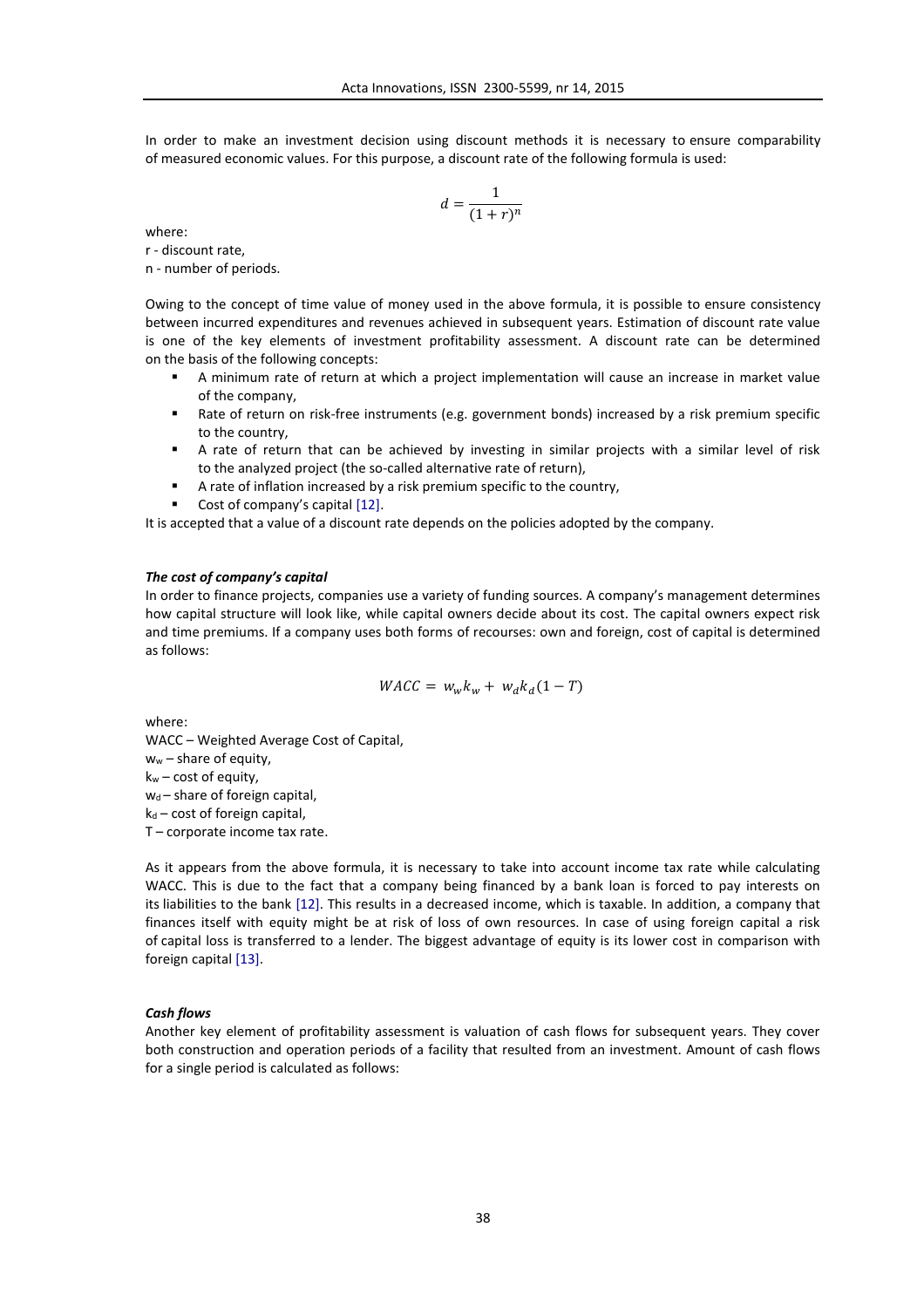Table 1. Scheme of cash flows determination

|           | Net profit                  |
|-----------|-----------------------------|
| $\ddot{}$ | Amortization                |
| $=$       | Operating cash              |
| $+/-$     | Change in liabilities       |
|           | $+/-$ Investment in assets  |
| $+/-$     | Investments in fixed assets |
|           | Net cash (Cash Flow)        |

*Source: own study.*

The starting point for cash flows estimation for each period is the net profit achieved by the implementation of the investment project. This point is to be corrected by an amount of amortization. This is due to the fact that amortization is a reporting period cost but the company does not bear expenses (non-cash expenses) in this respect.

Change in liabilities balance should be understood as revenues that a company obtained as a result of incurring credit or these expenses that are associated with repayment of liabilities to the lender. It should be noted that only capital part of a credit installment decreases cash flow. An interest part is taken into account in determining net profit.

During operation of a facility, expenses related to modernization or replacement of machinery are incurred. These expenses are classified as investments in current assets and reduce value of cash flows during the period. The mentioned assets components can be liquidized. Then such a transaction constitutes additional income. Investments in current assets should be understood as expenses associated with an increase in inventories or receivables. As in the case of fixed assets, sale of current assets results in additional revenue [14].

### *The Net Present Value*

Net Present Value, NPV is a sum of discounted positive cash flows generated in subsequent years reduced by discounted expenditures related to a project implementation. NPV is calculated by the following formula:

$$
NPV = I_0 + CF_1 \times d_1 + CF_2 \times d_2 + \dots + CF_n d_n
$$

$$
NPV = I_0 + \frac{CF_1}{(1+r)^1} + \frac{CF_2}{(1+r)^2} + \dots + \frac{CF_n}{(1+r)^n}
$$

where:

I<sub>o</sub>-capital expenditures,  $CF_n - cash flow$ ,  $d_n$  – a discount rate.

The above equation assumes that the expenditures are incurred only in year 0. However, many projects are characterized by a negative cash flow in subsequent periods. Thus, more universal is the following formula, which assumes that negative cash flows can occur not only during 0 period.

$$
NPV = \sum_{t=0}^{n} \frac{CF_t}{(1+r)^t}, \quad where
$$

 $CF_t$  – Cash flow (cash flow in the year t, positive or negative).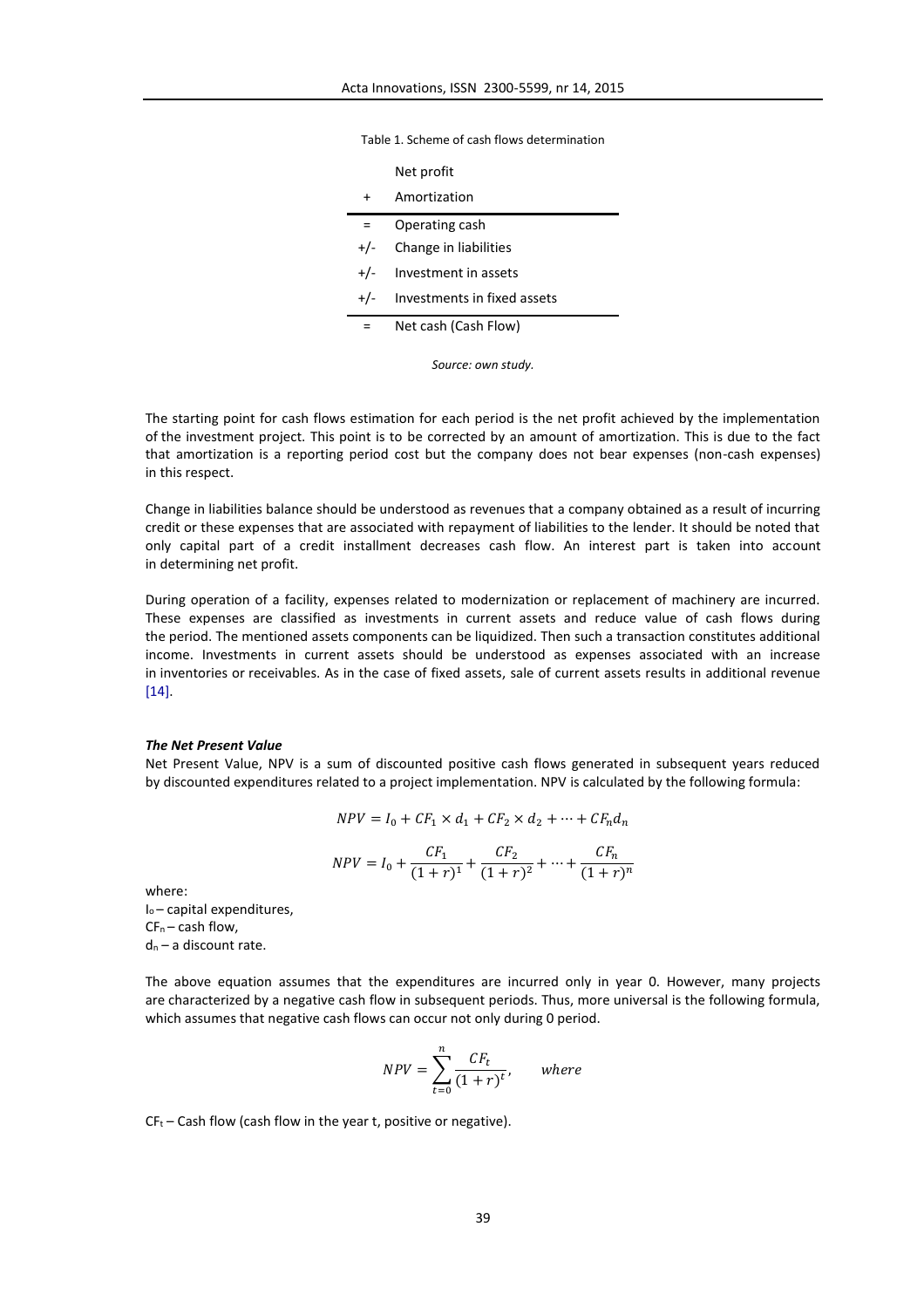Since the NPV is an amount by which a value of a company will increase as a result of an adoption of project implementation, thus interpretation of the NPV is as follows:

- NPV > 0, a project should be implemented,
- NPV < 0, a project should be rejected,
- $NPV = 0$ , a decision on a project implementation should be based on other factors not included in the analysis [11].

In addition, the NPV is a criterion particularly useful in projects analysis of unconventional cash flows.

### *Profitability Index*

Profitability Index is a quotient of discounted positive cash flows and capital expenditures. PI is determined by the following formula:

$$
PI = \frac{\sum_{t=0}^{n} \frac{CIF_t}{(1+r)^t}}{\sum_{t=0}^{n} \frac{COF_t}{(1+r)^t}} = \frac{NPV + I_0}{I_0}
$$

where:

 $CIF_t$  – positive cash flow in a period t,  $COF_t$  – negative cash flow in a period t.

It may be noted that PI criterion is highly correlated with NPV criterion. Thus, when NPV > 0, a profitability index will take values greater than 1, while NPV < 0, a profitability index will be lower than 1. Interpretation of PI index is as follows:

- PI > 1, a project should be implemented,
- $Pl < 1$ , a project should be rejected,
- PI = 1, a decision on implementation of a project should be based on other factors, not included in the analysis.

A profitability index criterion is relative and indicates how much revenue one unit of expenditure will generate [11].

### *Internal rate of return*

Internal Rate of Return (IRR) is one of the most frequently used methods in an analysis of both investment projects, as well as securities. For investments characterized by conventional cash flows (capital expenditures are incurred in initial stages, however, in subsequent years only positive cash flows are achieved), IRR is a value of discount rate, where current value of positive cash flows equals capital expenditures. This relation is described by the formula presented below:

$$
\sum_{t=1}^{n} \frac{CF_t}{(1 + IRR)^t} = I_0
$$

This formula can be transformed as follows:

$$
\sum_{t=1}^n \frac{CF_t}{(1 + IRR)^t} = 0
$$

This form of the above formula resembles equation that allows for calculating a value of NPV. Thus, IRR determines maximum value of a discount rate for which the project's NPV equals 0. The investment decisions based on NPV criterion are taken as follows:

 IRR > r, means that an investment project should be adopted for implementation because at a given cost of capital it will generate positive NPV,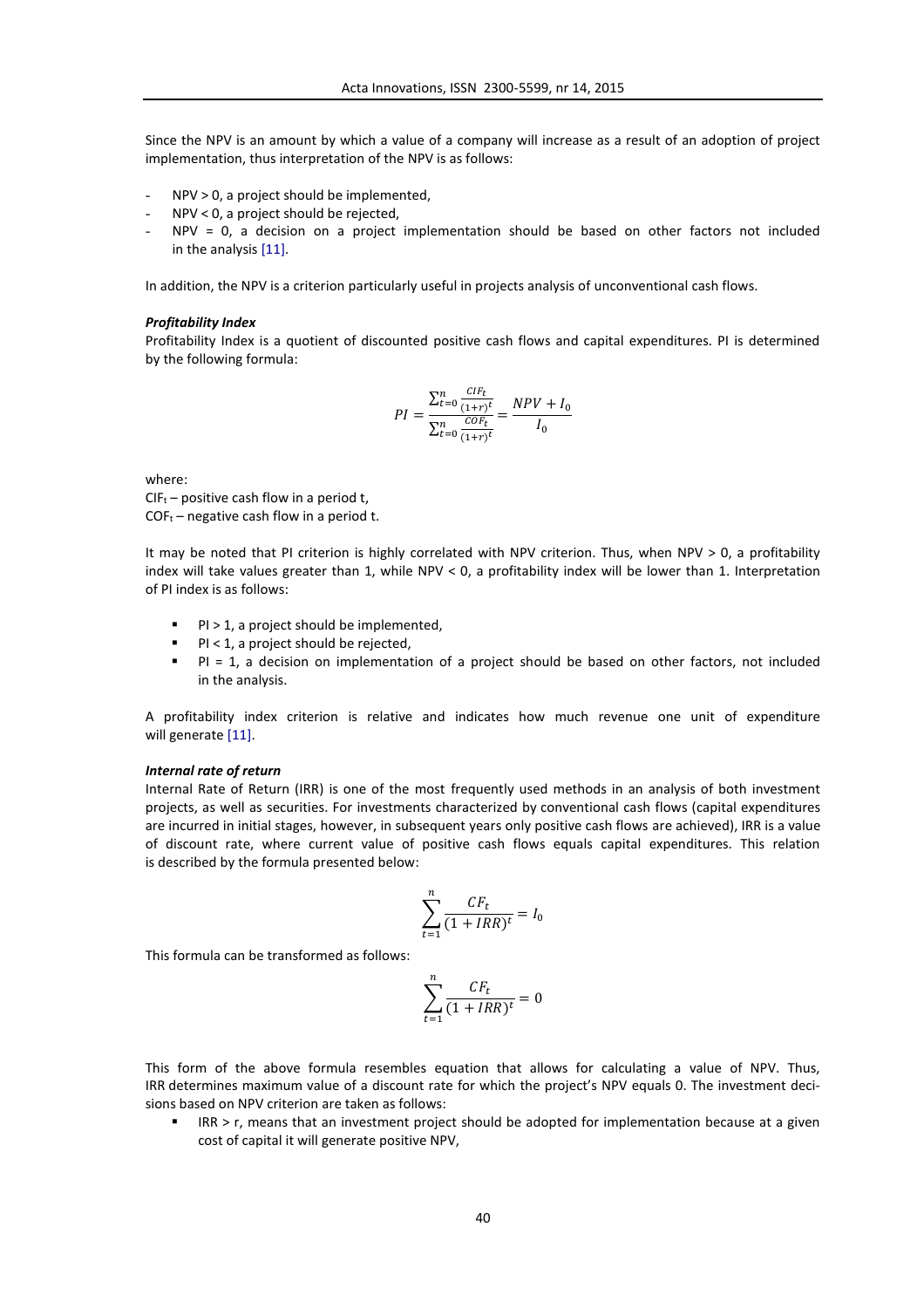- $IRR = r$ , means that a project has no impact on increase of company's value, therefore whether the project should be implemented or not other factors not included in the analysis decide,
- IRR < 0, a project should be rejected.

It is assumed that in calculating IRR all received income will be reinvested at the same rate of interest as in discounting. This is an assumption virtually unheard of in a market economy. This is due to the fact that many entities on the market offer a lot of different possibilities, both in acquisition and investment of capital. In addition, there are some limitations when using the IRR method for assessment of investment profitability. There are two cases when the IRR does not answer the question of whether an implementation of a project is justified.



In conventional projects where positive cash flows occur in later periods than capital expenditures a problem of multiple IRR does not exist. In the example presented above (Fig. 6) such a situation can occur because capital expenditures are also in subsequent years. This is the case when IRR equation is a polynomial. Thus, it is possible that as much value of IRR can be achieved as many times cash flows will change their sign. In addition, it is possible that an analyzed project will not have an internal rate of return (Fig. 7).



*Source: own study based on [11].*

These considerations relate to problems with determination of IRR. Fortunately, most of investments has only one value of IRR [11].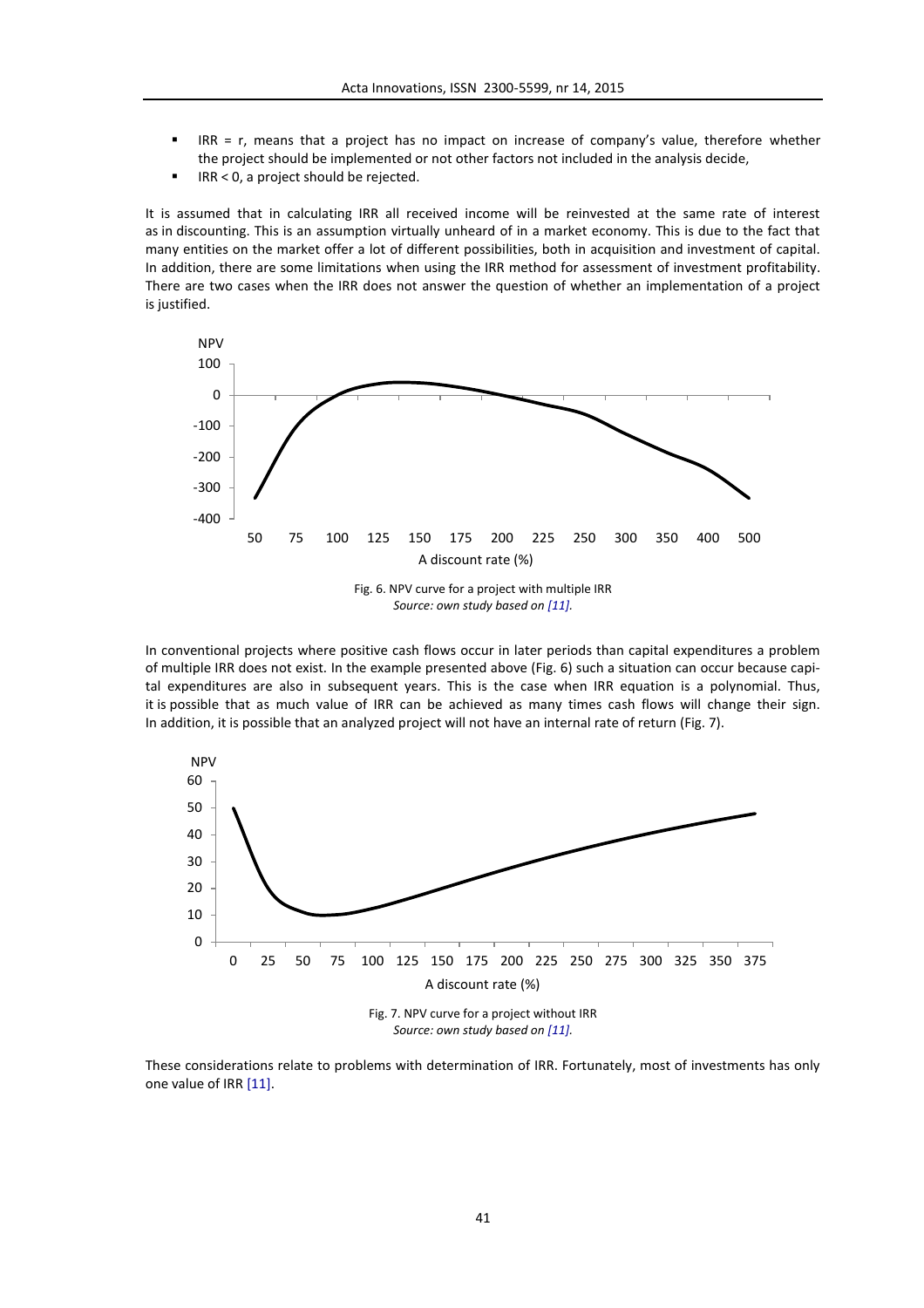# *The selection of mutually exclusive projects*

For an individual project with conventional cash flows NPV and IRR indications are identical. If NPV indicates profitability of a project, so does IRR [11]. Some problems arise when two projects are analyzed but only one of which may be adopted for implementation (the so-called projects mutually exclusive). However, there is a possibility where two criteria (NPV and IRR) are incompatible. At that point a conflict of selection arises and it means that NPV criterion indicates another project as more cost-effective than IRR method (Fig. 8). This situation can occur when:

- Projects differ in the amount of capital expenditure (i.e. project scale),
- Projects differ in distribution of cash flows over time [15].





NPV curves of both analyzed projects intersect at point C, which corresponds to value of IRR<sub>c</sub>. IRR<sub>c</sub> is an internal rate of hypothetical return of a project, called "incremental" project whose cash flows constitute a difference between project A and B cash flows. Thus, the IRR<sub>c</sub> is a discount rate for which NPV of two analyzed projects are equal. If there is  $IRR<sub>c</sub>$  value, a choice of optimal investment project shall be as follows:

- If a capital cost of both projects is lower than predetermined value of  $IRR<sub>c</sub>$  then a project whose NPV is greater should be adopted for an implementation;
- If, however, a cost of capital is higher than a predetermined value IRRc a project whose internal rate of return is higher should be implemented.

Problems also arise during analysis of two mutually exclusive projects with different lifetime. NPV indications in case of two mutually exclusive projects may prove to be incorrect. There are two methods to make optimal investment decision:

- Replacement Chain Method consists of leveling lifetimes of analyzed projects (when lifetime of a project has ended, it is assumed that this project will be implemented again),
- Equivalent Annual Annuity (EAA) consists of determination of equivalent annual value (so-called annuity in arrears) NPV.

In both cases mentioned above a project characterized by higher calculated values will be adopted for the implementation [12].

# *The safety margin*

The safety margin is a positive deviation between maximum discount rate value (IRR), at which an investment project will not generate losses, and a value of discount rate adopted for calculation.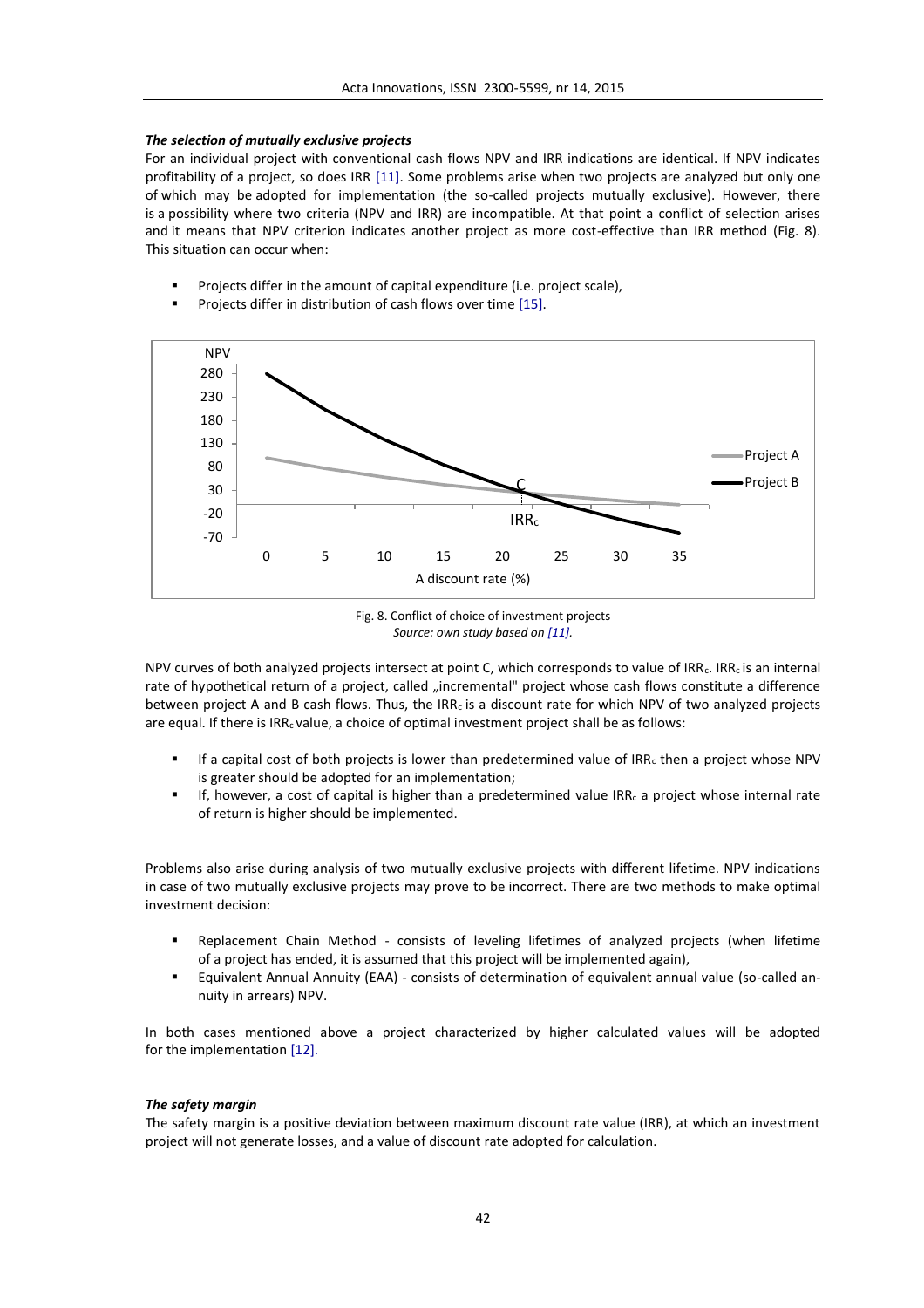$Safety margin = IRR - r$ 

Safety margin signifies financial security of a project. It is a very useful tool in case of financing investments by foreign capital whose interest rate is variable over time (i.e. it depends on WIBOR), because it allows to estimate to what maximum extend an interest rate of incurred liability can increase not to cause a simultaneous decrease in value of a project [14].

### *Modified internal rate of return*

Modified Internal Rate of Return (MIRR) is a modification of IRR method described above. The assumption on the level of reinvestment of income has changed. MIRR criterion assumes that positive cash flows can be reinvested according to offered market opportunities. MIRR is calculated by the following formula:

$$
MIRR = \sqrt[n]{\frac{\sum_{t=0}^{n} CIF_{t}(1+k)^{n-t}}{\sum_{t=0}^{n} \frac{COF_{t}}{(1+k)^{t}}}} - 1
$$

where:

 $CIF_t$  - positive cash flow in period t reinvested by any interest rate,  $COF<sub>t</sub>$  - negative cash flow in period t.

MIRR is a limit value of a discount rate. At that value equalization of incurred capital expenditures with positive discounted cash flows occurs. They are reinvested according to opportunities offered by the market. MIRR criterion cannot be used to assess profitability of investments of non-conventional cash flows (similarly to IRR) [14].

#### *Discounted payback period*

Discounted payback period determines a period after which there will be a balance of capital expenditures value with a sum of discounted cash flows achieved in subsequent years. DPP is a criterion that uses discounted cash flows just like NPV criterion. This means that if NPV of a project is negative it is probable that DPP does not exist because expenses will never be covered by revenues from operation of investment. It should be noted that the DPP method does not take into account cash flows that occur after achievement of a balance between income and expenditure. This approach makes the DPP not to be a good method of evaluation effectiveness of the whole project. In addition, there is a possibility that an investment project is characterized by a negative NPV, however during life of an investment it generates positive discounted cash flows, which cause calculation of DPP value possible [11].

#### *Analysis of net cash flows in subsequent years*

In order to estimate profitability of wind farm construction in Poland calculated cash flows for period 2013- 2039 were used. The analysis was carried out for a case of wind farm that consist of 15 Vestas V-90 wind turbines located over an area of about 345 acres.

The years 2013-2015 is a period when significant capital expenditures are incurred. First revenues from electricity sales appear in January 2015. The analysis has been prepared for the years up to 2039 due to the fact that the lifetime of a wind turbine is 25 years. At the end of this period a thorough modernization of the wind park will be necessary.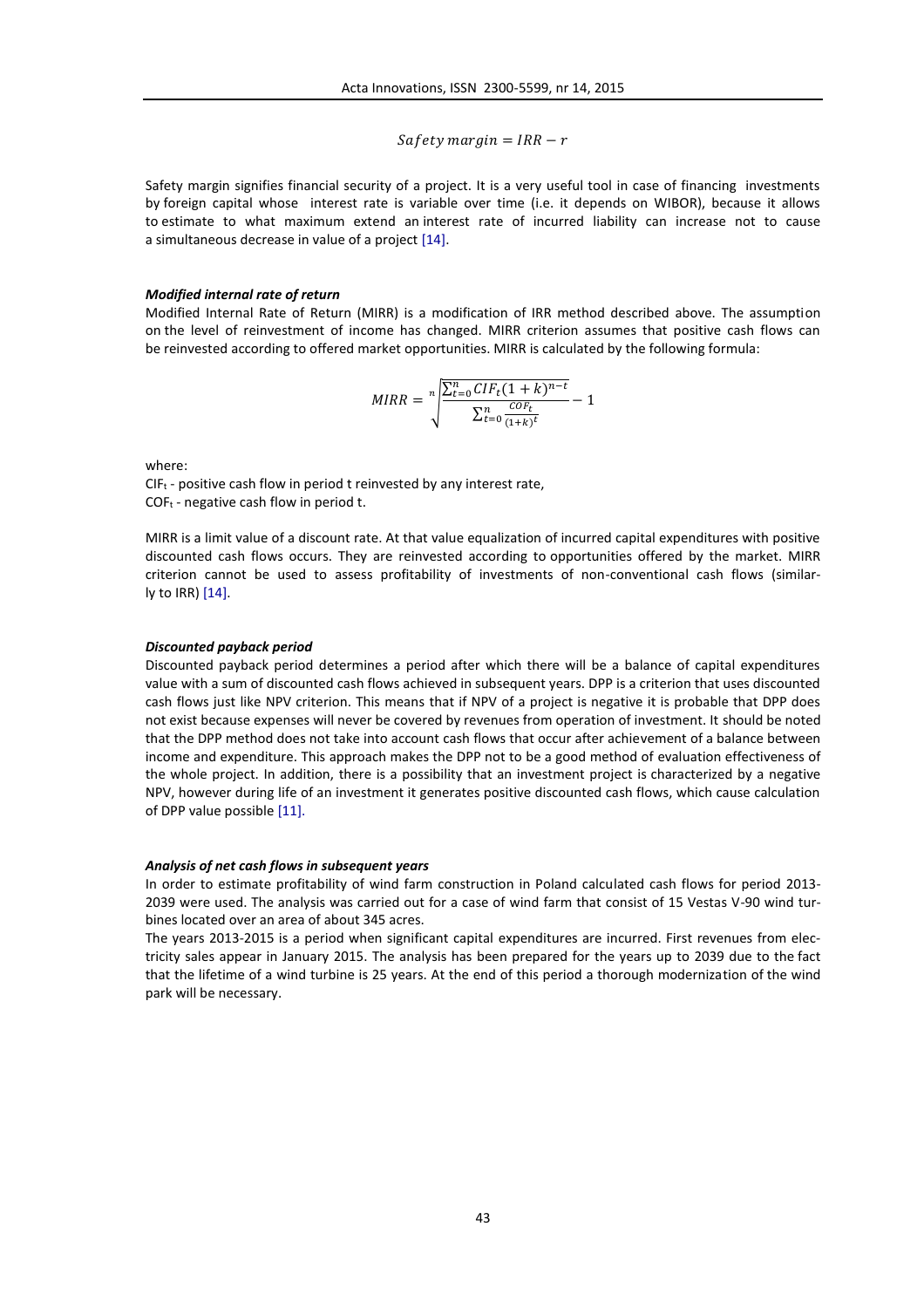| ١<br>ׇ֚֕֡                                           |
|-----------------------------------------------------|
| í<br>֘֝֕                                            |
|                                                     |
|                                                     |
| l                                                   |
|                                                     |
|                                                     |
|                                                     |
| ١                                                   |
|                                                     |
| l<br>i                                              |
|                                                     |
| l<br>ׇ֚֡                                            |
|                                                     |
| ţ<br>ı                                              |
| Í                                                   |
|                                                     |
|                                                     |
| ı<br>١                                              |
| ١<br>ׇׇ֚֡֡֡                                         |
| ĺ<br>֚֡֡֡                                           |
| ֓֕֕֡<br>֚֡֡֡                                        |
|                                                     |
| Ċ<br>ı                                              |
| Ç<br>ı                                              |
| ֧֧֧֧֧ׅ֧֧֚֚֚֚֚֚֚֚֚֚֚֚֚֚֚֚֚֚֚֚֚֚֚֚֚֚֚֚֚֚֚֡֡֜֡֜֝֓<br>١ |
| ׇ֚֕֡                                                |
|                                                     |
| $\ddot{\phantom{0}}$                                |
|                                                     |
|                                                     |
| I                                                   |
|                                                     |
| ֚֡֕                                                 |
| í                                                   |
|                                                     |
|                                                     |
|                                                     |

| Š               |
|-----------------|
|                 |
| l               |
| ,               |
|                 |
| ۱               |
| ֠               |
|                 |
| ١               |
|                 |
| Ì               |
| :               |
| I               |
| ١               |
|                 |
|                 |
|                 |
|                 |
| ١               |
|                 |
|                 |
| Š               |
| $\epsilon$<br>n |
|                 |
|                 |

| $\infty$<br><b>υ</b> τ<br>ω<br>6<br>┙<br>Φ<br>4<br><u>يا</u><br>Change of liabilities<br>assets<br>Net profit (loss)<br>EBIT<br>EBIT<br>Amortization<br>Tax<br>Interests |  |  |  |  | ΡZ<br>Other | 29<br>Insurance | 75<br>Energy use for own needs | 26                         | pz<br>Energy balancing | 20<br>Service fees | 50<br>Property tax | 25<br>Ground rent | Z<br>Operating costs | Revenues        |      |
|--------------------------------------------------------------------------------------------------------------------------------------------------------------------------|--|--|--|--|-------------|-----------------|--------------------------------|----------------------------|------------------------|--------------------|--------------------|-------------------|----------------------|-----------------|------|
| Investments in fixed/current                                                                                                                                             |  |  |  |  |             |                 |                                | Supervision and management |                        |                    |                    |                   |                      |                 |      |
| -96 135 000,00<br>75 768 000,00                                                                                                                                          |  |  |  |  |             |                 |                                |                            |                        |                    |                    |                   |                      |                 | 2013 |
| 75 768 000,00<br>-96 135 000,00                                                                                                                                          |  |  |  |  |             |                 |                                |                            |                        |                    |                    |                   |                      |                 | 2014 |
| 10 102 400,00<br>634 433,06<br>856 890,72<br>1 057 889,77<br>15 156 433,00<br>8 199 996,00<br>200 999,06<br>14 098 543,23                                                |  |  |  |  |             | 475 824,80      | 79 304,13                      | 713 737,19                 | 396 520,66             | 3 568 685,96       | 1 110 257,86       | 951 649,59        | 16 130 409,25        | 39 486 838,26   | 2015 |
| 10 102 400,00<br>2 292 676,96<br>15 421 692,86<br>650 293,89<br>1857068,34<br>435 608<br>8 199 996,00<br>13 129 015,90<br>487 720,42<br>é2                               |  |  |  |  |             |                 | 81 286,74                      | 731 580,62                 | 406 433,68             | 3 657 903,11       | 1 138 014,30       | 975 440,83        | 16 328 669,58        | 399503<br>58,44 | 2016 |
| 10 102 400,00<br>3 534 095,64<br>666 551,23<br>2862617,47<br>671 478,17<br>15 693 584,21<br>8 199 996,00<br>499913,43<br>12 159 488,57                                   |  |  |  |  |             |                 | 83318,90                       | 749870,14                  | 416 594,52             | 3749350,69         | 1 166 464,66       | 999 826,85        | 16 531 886,42        | 40 425 466,63   | 2017 |
| 10 102 400,00<br>3 873 672,40<br>908 639,20<br>4782311,60<br>15 972 272,85<br>8 199 996,00<br>683 215,01<br>11 189 961,24                                                |  |  |  |  |             | 512 411,26      | 85 401,88                      | 768 616,89                 | 427 009,38             | 3 843 084,46       | 1 195 626,28       | 1 024 822,52      | 16 740 183,68        | 40 912 452,53   | 2018 |

Source: own study *Source: own study*

44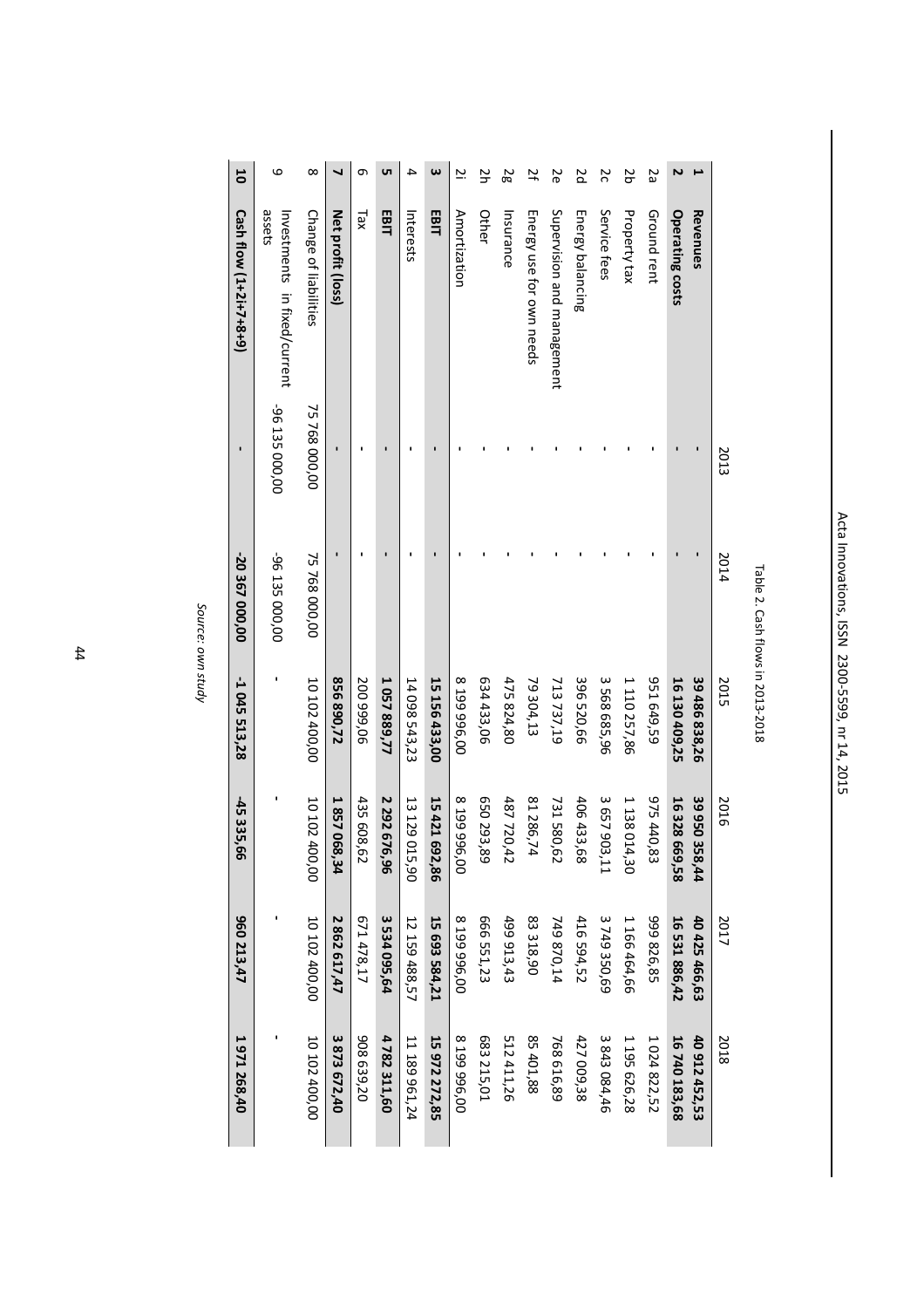| 9 214 822,09  | 8 161 173,66  | 7 114 069,89  | 6073351,15    | 5 038 861,73  | 4 010 449,68  | 2987966,77    | <b>Cash flow</b>                       |
|---------------|---------------|---------------|---------------|---------------|---------------|---------------|----------------------------------------|
|               |               |               |               |               |               |               | assets<br>Investments in fixed/current |
| 10 102 400,00 | 10 102 400,00 | 10 102 400,00 | 10 102 400,00 | 10 102 400,00 | 10 102 400,00 | 10 102 400,00 | Change of liabilities                  |
| 11 117 226,09 | 10 063 577,66 | 9 016 473,89  | 7 975 755,15  | 6 941 265,73  | 5912853,68    | 4 890 370,77  | Net profit (loss)                      |
| 2 607 744,39  | 2 360 592, 29 | 2 114 975,36  | 1870 856,15   | 1628 198,13   | 1386 965,68   | 147124,01     | Tax                                    |
| 13 724 970,48 | 12 424 169,95 | 11 131 449,24 | 9846611,30    | 8 569 463,86  | 7 299 819,36  | 6 037 494,78  | EBIT                                   |
| 4 403 269,95  | 5 372 797,28  | 6 342 324,60  | 7 311 851,93  | 8 281 379,26  | 9 250 906,59  | 10 220 433,92 | Interests                              |
| 18 128 240,43 | 17 796 967,22 | 17 473 773,84 | 17 158 463,23 | 16 850 843,12 | 16 550 725,95 | 16 257 928,70 | EBIT                                   |
| 8 199 996,00  | 8 199 996,00  | 8 199 996,00  | 8 199 996,00  | 8 199 996,00  | 8 199 996,00  | 8 199 996,00  | Amortization                           |
| 812 127,95    | 792 319,96    | 772 995,08    | 754 141,54    | 735747,84     | 717 802,77    | 700 295,39    | Other                                  |
| 609 095,97    | 594 239,97    | 579 746,31    | 565 606,16    | 551 810,88    | 538 352,08    | 525 221,54    | Insurance                              |
| 101 515,99    | 99 039,99     | 96 624,38     | 94267,69      | 91968,48      | 89 725,35     | 87 536,92     | Energy use for own needs               |
| 913 643,95    | 891 359,95    | 869 619,46    | 848 409,23    | 827 716,32    | 807 528,12    | 787 832,31    | Supervision and management             |
| 507 579,97    | 495 199,97    | 483 121,92    | 471 338,46    | 459 842,40    | 448 626,73    | 437 684,62    | Energy balancing                       |
| 4 568 219,75  | 4 456 799, 75 | 4 348 097,32  | 4 242 046,16  | 4 138 581,62  | 4 037 640,61  | 3 939 161,57  | Service fees                           |
| 1421223,92    | 1 386 559,92  | 1 352 741,39  | 1 319 747,70  | 1 287 558,73  | 1 256 154,86  | 1 225 516,93  | Property tax                           |
| 1 218 191,93  | 1 188 479,93  | 1 159 492,62  | 1 131 212,31  | 1 103 621,77  | 1 076 704,16  | 1 050 443,09  | Ground rent                            |
| 18 351 595,43 | 18 103 995,45 | 17 862 434,49 | 17 626 765,25 | 17 396 844,05 | 17 172 530,69 | 16953688,38   | Operating costs                        |
| 44 679 831,87 | 44 100 958,67 | 43 536 204,33 | 42 985 224,49 | 42 447 683,18 | 41 923 252,63 | 41 411 613,07 | Revenues                               |
| 2025          | 2024          | 2023          | 2022          | 2021          | 2020          | 2019          |                                        |

Source: own study *Source: own study*

45

Acta Innovations, ISSN 2300-5599, nr 14, 2015 Acta Innovations, ISSN 2300-5599, nr 14, 2015

Table 3. Cash flows in 2019-2025

Table 3. Cash flows in 2019-2025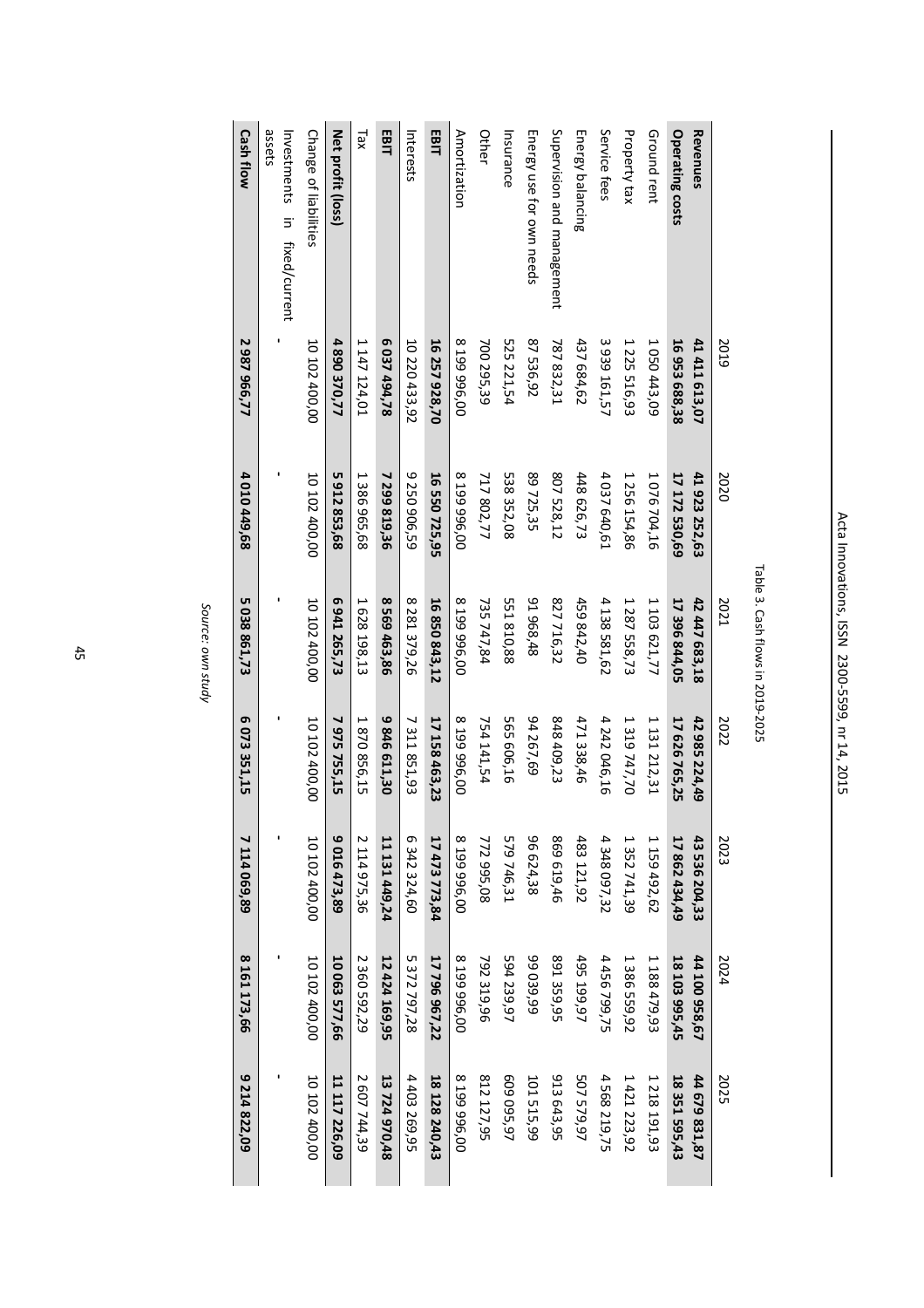| 30 043 710,31 | 29 724 748,72 | 29 413 566,68 | 17 129 623,60 | 12 416 692,12 | 11 342 411,52 | 10 275 178,81 | <b>Cash flow</b>                       |
|---------------|---------------|---------------|---------------|---------------|---------------|---------------|----------------------------------------|
|               |               |               |               |               |               |               | assets<br>Investments in fixed/current |
| 0.00          | 0.00          | 0.00          | 10 102 400,00 | 10 102 400,00 | 10 102 400,00 | 10 102 400,00 | Change of liabilities                  |
| 30 043 710,31 | 29 724 748,72 | 29 413 566,68 | 24 889 167,60 | 14 319 096,12 | 13 244 815,52 | 12 177 582,81 | Net profit (loss)                      |
| 7 047 290,07  | 6972471,92    | 6 899 478,60  | 5838199,81    | 3 358 800,32  | 3 106 808,58  | 2 856 470,04  | xe <sub>1</sub>                        |
| 37 091 000,39 | 36 697 220,64 | 36 313 045,28 | 30 727 367,41 | 17 677 896,44 | 16 351 624,10 | 15 034 052,85 | EBIT                                   |
| 0.00          | 0,00          | 0.00          | 525 160,64    | 1 494 687,96  | 2 464 215,29  | 3 433 742,62  | Interests                              |
| 37 091 000,39 | 36 697 220,64 | 36 313 045,28 | 31 252 528,05 | 19 172 584,41 | 18 815 839,39 | 18 467 795,47 | EBIT                                   |
| 0.00          | 0,00          | 0.00          | 2 342 856,00  | 8 199 996,00  | 8 199 996,00  | 8 199 996,00  | Amortization                           |
| 965 364,93    | 941 819,44    | 918 848,24    | 896 437,31    | 874572,98     | 853 241,93    | 832 431,15    | Other                                  |
| 724 023,70    | 706 364,58    | 689 136,18    | 672 327,98    | 655 929,74    | 639 931,45    | 624 323, 37   | Insurance                              |
| 120 670,62    | 117727,43     | 114 856,03    | 112 054,66    | 109321,62     | 106 655,24    | 104 053,89    | Energy use for own needs               |
| 1 086 035,55  | 1 059 546,87  | 1 033 704,27  | 1 008 491,97  | 983894,60     | 959 897,17    | 936 485,05    | Supervision and management             |
| 603 353,08    | 588 637,15    | 574 280,15    | 560 273,32    | 546 608,11    | 533 276,21    | 520 269,47    | Energy balancing                       |
| 5 430 177,73  | 5 297 734, 37 | 5 168 521,34  | 5042459,84    | 4 919 473,02  | 4799485,87    | 4 682 425,24  | Service fees                           |
| 1689388,63    | 1648184,03    | 1 607 984,42  | 1 568 765,28  | 1 530 502,72  | 1493173,38    | 1 456 754,52  | Property tax                           |
| 1 448 047,39  | 1412729,17    | 1 378 272,36  | 1 344 655,96  | 1 311 859,47  | 1279862,90    | 1 248 646,73  | Ground rent                            |
| 12 067 061,62 | 11 772 743,05 | 11 485 602,97 | 13 548 322,32 | 19 132 158,26 | 18 865 520,16 | 18 605 385,42 | Operating costs                        |
| 49 158 062,01 | 48 469 963,69 | 47 798 648,25 | 47 143 706,36 | 46 504 738,67 | 45 881 355,55 | 45 273 176,89 | Revenues                               |
| 2032          | 2031          | 2030          | 2029          | 2028          | 2027          | 2026          |                                        |

Source: own study *Source: own study*

46

Acta Innovations, ISSN 2300-5599, nr 14, 2015 Acta Innovations, ISSN 2300-5599, nr 14, 2015

Table 4. Cash flows in 2026-2032

Table 4. Cash flows in 2026-2032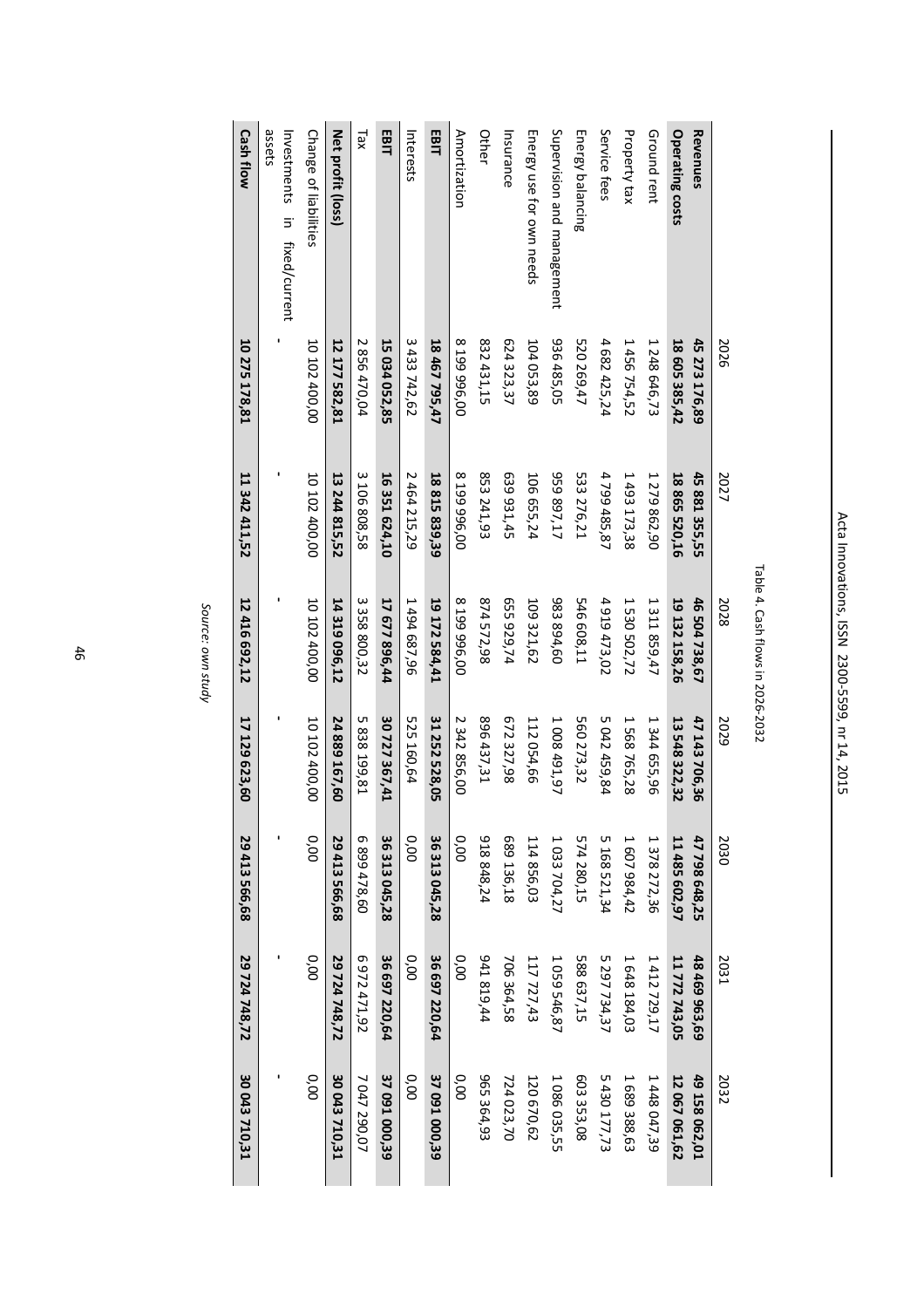| 32 511 234,18 | 32 132 089,07 | 31 762 191,41 | 31 401 315,65 | 31 049 241,73 | 30 705 754,97 | 30 370 645,95 | <b>Cash flow</b>                       |
|---------------|---------------|---------------|---------------|---------------|---------------|---------------|----------------------------------------|
|               |               |               |               |               |               |               | assets<br>Investments in fixed/current |
| 0.00          | 0.00          | 0.00          | 0.00          | 0.00          | 000           | 0.00          | Change of liabilities                  |
| 32 511 234,18 | 32 132 089,07 | 31762191,41   | 31 401 315,65 | 31 049 241,73 | 30 705 754,97 | 30 370 645,95 | Net profit (loss)                      |
| 7626091,97    | 7 537 156,70  | 7 450 390,58  | 7 365 740,71  | 7 283 155,47  | 7 202 584,50  | 7 123 978,68  | xe <sub>1</sub>                        |
| 40 137 326,15 | 39 669 245,77 | 39 212 581,99 | 38767056,35   | 38 332 397,19 | 37 908 339,47 | 37 494 624,63 | EBIT                                   |
| 0.00          | 0.00          | 0.00          | 0.00          | 0.00          | 0.00          | 0.00          | Interests                              |
| 40 137 326,15 | 39 669 245,77 | 39 212 581,99 | 38767056,35   | 38 332 397,19 | 37 908 339,47 | 37 494 624,63 | EBIT                                   |
| 0.00          | 0.00          | 0.00          | 0.00          | 0.00          | 0.00          | 0.00          | Amortization                           |
| 1147515,54    | 1 119 527,36  | 1 092 221,81  | 1 065 582,25  | 1 039 592,44  | 1 014 236,53  | 989 499,05    | Other                                  |
| 860 636,65    | 839 645,52    | 819 166,36    | 799 186,69    | 779 694,33    | 760 677,40    | 742 124,29    | Insurance                              |
| 143 439,44    | 139 940,92    | 136 527,73    | 133 197,78    | 129 949,06    | 126 779,57    | 123 687,38    | Energy use for own needs               |
| 1 290 954,98  | 1 259 468,27  | 1 228 749,54  | 1 198 780,04  | 1 169 541,50  | 1 141 016,10  | 1 113 186,43  | Supervision and management             |
| 717 197,21    | 699 704,60    | 682 638,63    | E65988,91     | 649 745,28    | 633 897,83    | 618 436,91    | Energy balancing                       |
| 6454774,91    | 6 297 341,37  | 6 143 747,68  | 5993900,18    | 5 847 707,49  | 5705 080,48   | 5 565 932,17  | Service fees                           |
| 2 008 152,19  | 1959172,87    | 1911388,17    | 1864768,94    | 1819286,77    | 1774913,93    | 1 731 623,34  | Property tax                           |
| 1721273,31    | 1679291,03    | 1 638 332,72  | 1 598 373,38  | 1 559 388,66  | 1 521 354,79  | 1 484 248,58  | Ground rent                            |
| 14 343 944,24 | 13 994 091,94 | 13 652 772,63 | 13 319 778,17 | 12 994 905,53 | 12 677 956,62 | 12 368 738,16 | <b>Operating costs</b>                 |
| 54 481 270,39 | 53 663 337,71 | 52 865 354,62 | 52 086 834,52 | 51 327 302,73 | 50 586 296,09 | 49 863 362,79 | Revenues                               |
| 2039          | 2038          | 2037          | 2036          | 2035          | 2034          | 2033          |                                        |

| J |
|---|
|   |
|   |
|   |
|   |
| ı |
| ٢ |
|   |
|   |
|   |
|   |
| ı |
|   |
|   |
|   |

47

Acta Innovations, ISSN 2300-5599, nr 14, 2015 Acta Innovations, ISSN 2300-5599, nr 14, 2015

Table 4. Cash flows in 2033-2039

Table 4. Cash flows in 2033-2039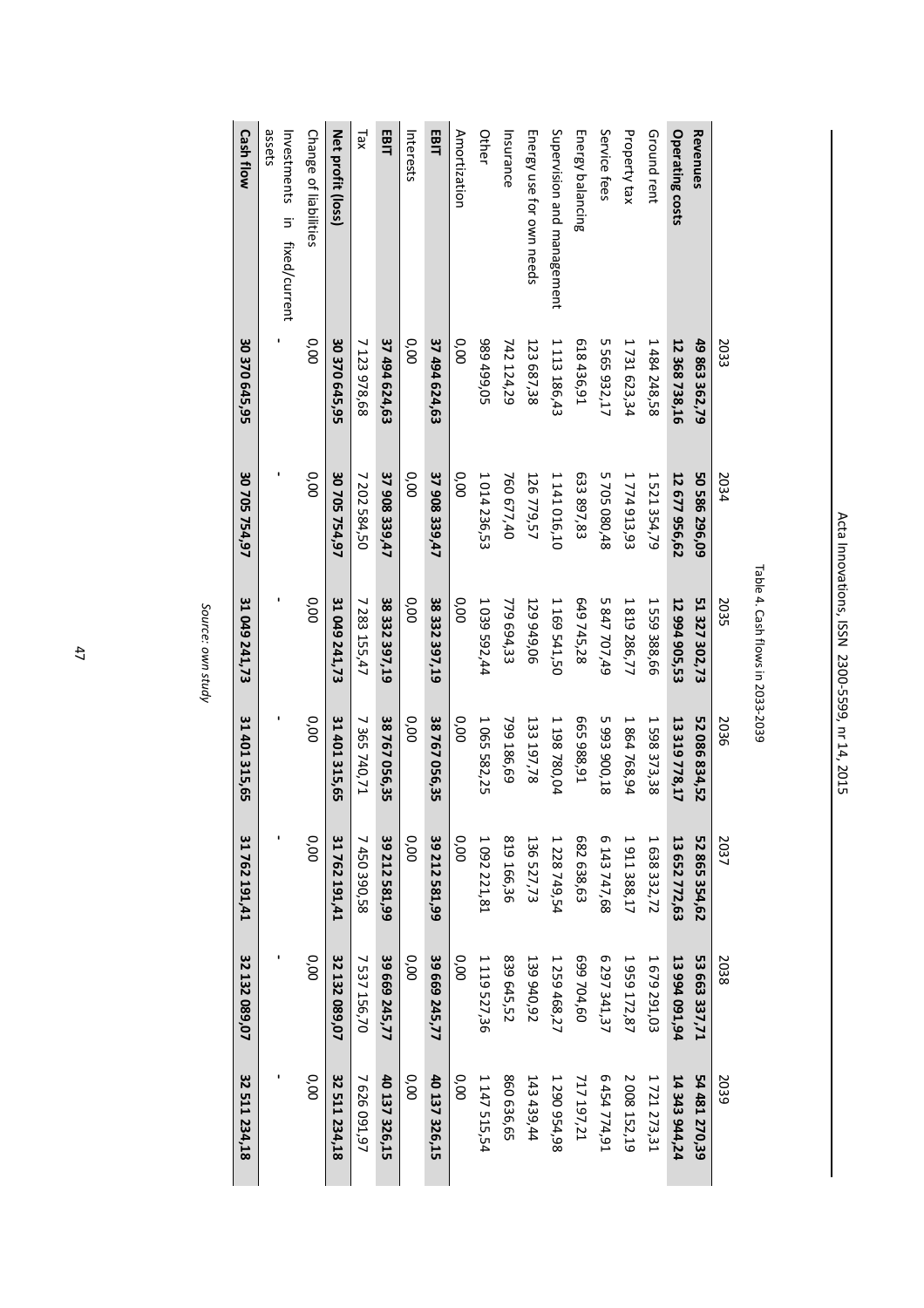The years 2013 and 2014 due to ongoing construction work were completed with a loss. First revenues appeared in January of 2015. Value of earned income in the first year of wind farms operation amounted to 39.5 million PLN (9.7 million Euro). In subsequent years, an increase of income due to the indexation of electricity prices appeared. Income from whole time operation of the wind park will be 1 157 million PLN (284 million Euro).

Operating costs including depreciation write off and offshore/external financing costs amounted to 30.23 million PLN (7.42 million Euro)) in the first year of use. Repayments of loan instalments and depreciation write off will end in 2029. Total costs associated with pursuit of business activity in the period of 2015-2039 will amount to 614.85 million PLN (150.82 million Euro). Temporary problems with financial liquidity may occur for the years 2015 and 2016. This may result in problems with repayment of liabilities. Conditions of "Good Energy Loan" authorize a possibility of suspension of liabilities repayment for a period of 18 months. During this period a recovery of liquidity and resumption of loan repayment will be possible. In addition, there are other tools such as working capital loans, which allow companies to regain financial liquidity. Thus, a temporary lack of liquidity will not adversely affect economic profitability of an investment. In the first year of wind farm operation net profit will reach 0,857 million PLN (0.21 million Euro). In subsequent years, net income will increase to reach 32.5 million PLN (8 million Euro) in 2039. Net profit developed in the years 2015-2039 will amount to 363.99 million PLN (89.3 million Euro).

A discounted rate estimated according to this method for the analyzed project (a wind farm construction located in the north-eastern part of Poland) equals 9.931%. This value includes interest rate amount of a loan (WIBOR 3M + Margin: 9.597%) and a value of Polish Energy Partners equity rate of return (18,56%). Net present value (NPV) of the analyzed project is 78.8 million, while the profitability index (PI) 3.06. The internal rate of return (IRR) and modified internal rate of return (MIRR) the authors estimated at the level of 22.439% and 11.836% respectively.

A detailed description of the research, basic risk factors, instruments used to eliminate or minimalize these risks and the methods of estimating the impact of risk on the profitability of the venture will be described by the authors in the monograph. This article presents merely the research objectives as well as basic information concerning the profitability of the venture analysed.

#### **Summary and conclusions**

Although there are many methods to estimate project cost-effectiveness, a decision making related to an investment implementation is a difficult task. The choice of a method to estimate the cost-effectiveness of a project depends on individual preferences of managers. However, bearing in mind a paramount importance of investment decisions for the future of a company a decision should be made based on more than one criterion. This is due to the fact that each and every method analyzes a project from a different perspective thus providing a fuller picture of an investment.

Theoretically, NPV is considered to be the best. This criterion should be applied especially when analyzing projects of non-conventional cash flows and mutually exclusive [12]. It should be noted that a condition for accurate estimates is an adequate determination of cash flows, a discount rate and duration of an investment [14].

Due to the fact that an investment in a wind farm construction is characterized with a long duration of profitability assessment, the authors recommend discount methods and concept of weighted average cost of capital to determine a discount rate. Thus, all of indicators used to assess profitability of an investment indicate that the studied project is viable.

#### **Acknowledgements**

Studies financing from own resources.